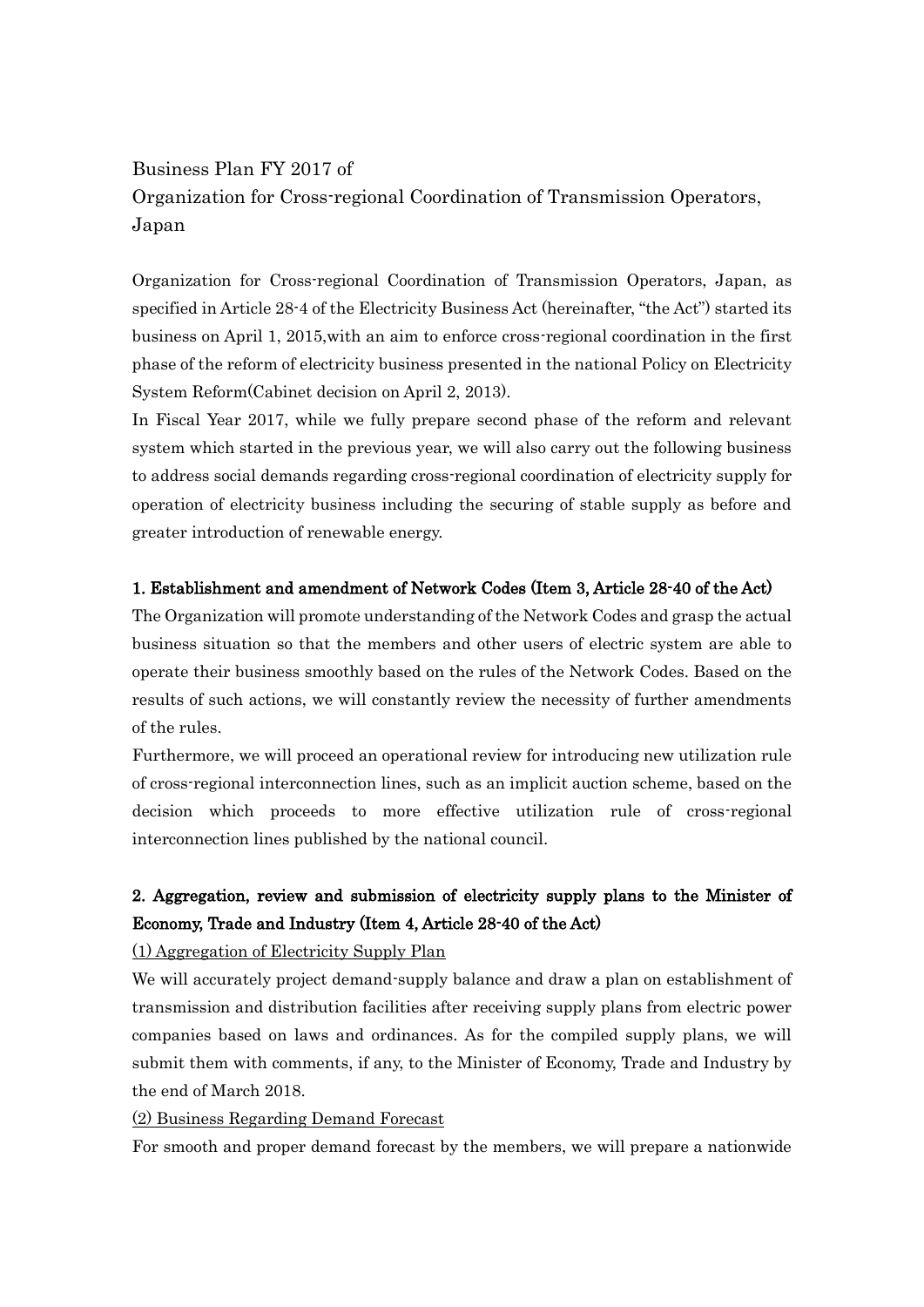economic forecast that will become the premise for a demand forecast. We will also develop a nationwide demand forecast based on the demand forecast of each regional service area submitted from the members who are General Transmission and Distribution Companies. As for the nationwide economic forecast, we will notify the members and publish by the end of November 2017. As for the nationwide demand forecast, we will notify the members and publish together with demand forecast of each regional service area by the end of January 2018.

(3)Electricity Supply-Demand Verification for Summer and Winter in FY2017

We conduct electricity supply-demand verification for peak period of summer and winter for FY 2017 in advance based on the supply capacity of electric power companies and demand forecast in short term with keeping its integration to the aggregation of electricity supply plans.

# 3. Business regarding solicitation of persons who keep and operate electrical facilities for power generation through safeguard and other measures for generator procurement and regarding promotion of installment of other electrical facilities for power generation (Item 5, Article 28-40 of the Act)

(1) Review of Necessity of Safeguard Measures for Generator Procurement

We will conduct comprehensive reviews by considering the evaluation of demand-supply balance based on the result of aggregated supply plans, trend of potential supply capacity, degree of vitalization of electricity market, and middle-and-long term demand trend at the committee of intellectuals.

When we find that the safeguard measures for generator procurement is deemed to be necessary as a result of the reviews, we will promote actions to secure supply capacity in accordance with the Operational Rules.

(2) Review of Introducing Capacity Mechanism Market Scheme

We will strengthen reviewing structure and proceed with reviewing detailed system design and its preparation of operating structure of capacity mechanism market scheme including technical items to smoothly inaugurate capacity mechanism market scheme for FY 2020.

# 4. Provision of relevant information and liaise and coordination with respect to the services for electricity transmission and distribution, etc. (Item8, Article 28-40 of the Act)

[(1) Long-term development policy of cross-regional interconnection network and a Cross-regional network development plan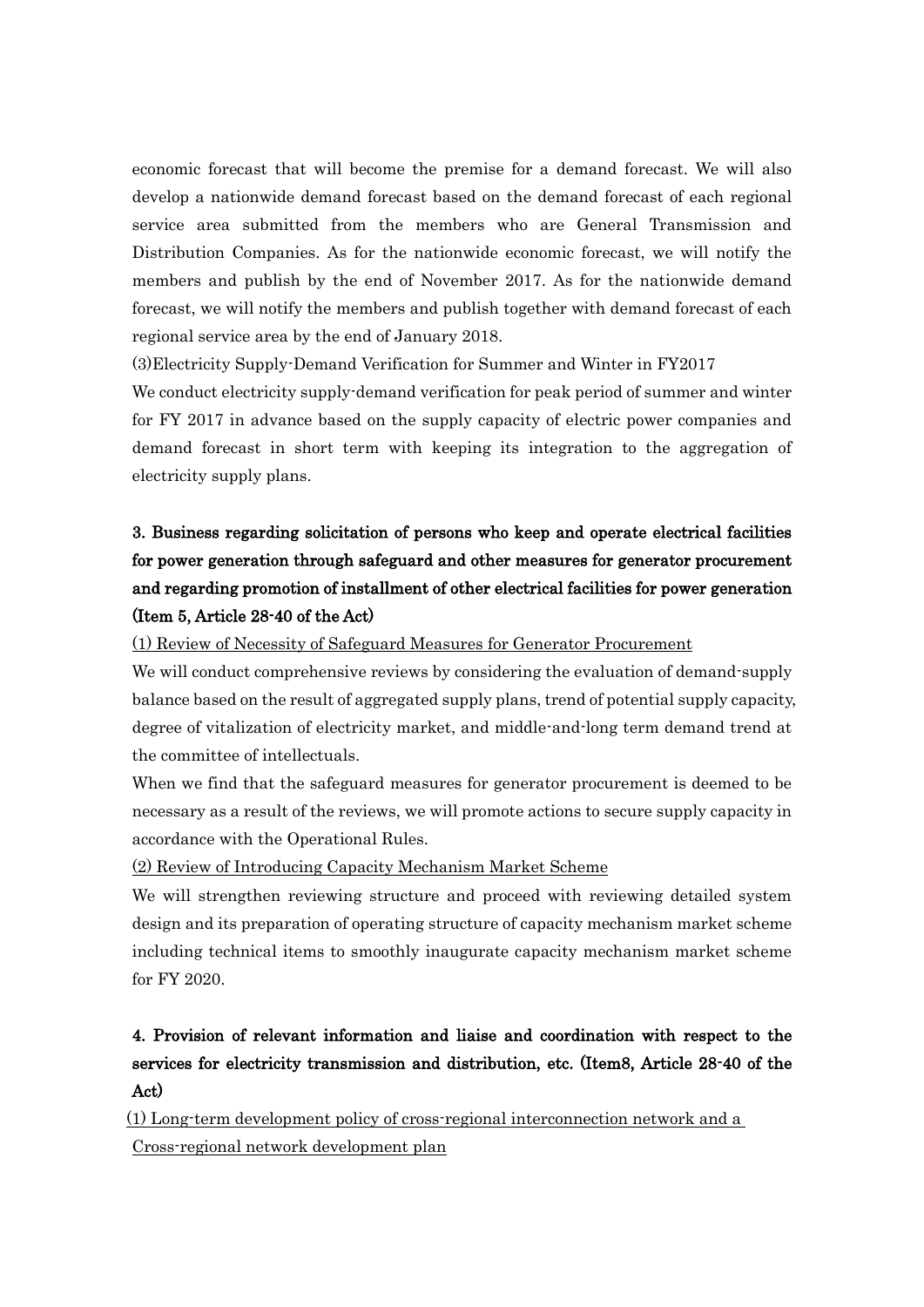With the object of cross-regional coordination of electricity, the Organization will proceed with drawing-up of the long-term development policy of the cross-regional interconnection network and a cross-regional network development plan to achieve its progressive functions for establishment of rational facilities for future cross-regional interconnection network. In order to implement such an object, we will continuously review the plans in Cross-regional Network Development Committee

For the long-term policy of the cross-regional interconnection network, we will cope with more efficiency and optimization of transmission and distribution facilities to realize ideal cross-regional interconnection network while considering the middle-and-long term forecasts of demand and supply, new generating facilities installation plans, integration of renewable energies, and information on aging of existing facilities.

For a cross-regional network development plan, we will draw a plan by reviewing the necessity of specific and individual enhancement of the network, business implementing entities, cost allocation, etc., when the review of matters related to development of crossregional interconnection network is considered to be necessary from the viewpoint of the cross-regional coordination such as the situation of utilization of interconnection lines or requests from electricity supply companies, or when such review is requested from the Government.

Further, for smooth promotion of cross-regional network development plans both Tokyo-Chubu and Tohoku-Tokyo, we will periodically confirm their progress and review their cost according to the progress. In addition, for drawing-up process of cross-regional network development plan between Chugoku and Kyushu, we will proceed its review based on the long-term development policy of cross-regional network.

(2) Reception of Network Access

We will be open to applications of preliminary consultation and system impact study from applicants for network interconnection and properly confirm, verify, and report the results of study from its neutral position where we have no interest with the relevant business entities.

In addition to that, for solicitation process of generator interconnection which accomplish both reduction of applicants cost and effective formation of transmission and distribution facilities, we will steadily proceed cooperating with the general transmission and distribution company which serves the subject area.

When we conduct business, we will respond thoroughly to the applicants for network interconnection, provide adequate information, and improve network access business with the general transmission and distribution companies.

(3) Review of the Balancing Capacity and Necessary Reserve Capacity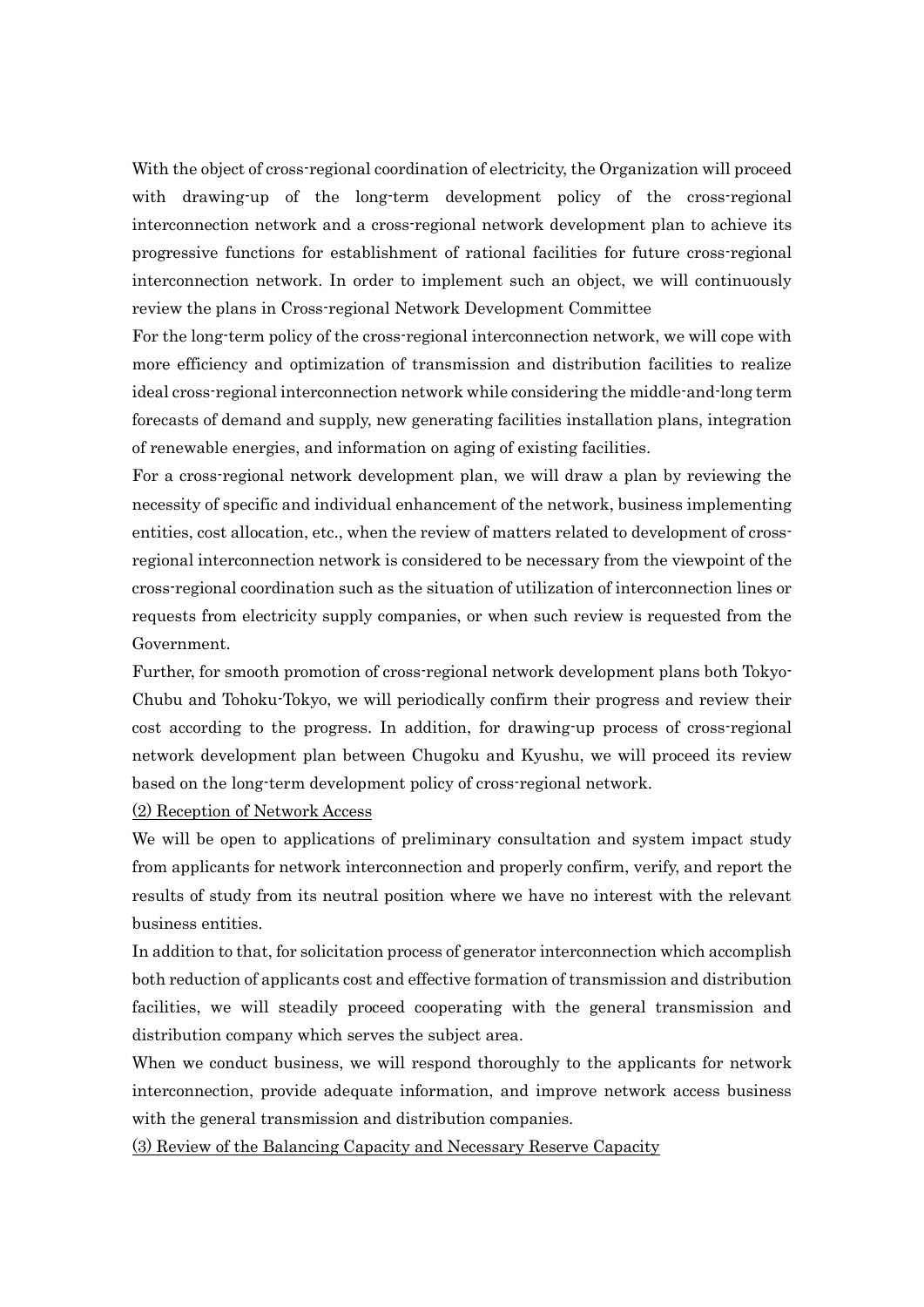We will continuously review the balancing capacity necessary to adjust the balance between supply and demand, and the control of the frequency at the Study Committee on Regulating and Marginal Supply Capability with Long-Term Supply-Demand Balance Evaluation based on the review proceedings of supply-demand regulation market (real-time market) by the Government. In particular, we will continuously collect and analyze data on the actual imbalance between demand and supply due to errors in the demand forecast and of forecasts of output from renewable energy sources to judge the necessity of reviewing required amount of balancing capacity which general transmission and distribution companies solicit and procure, and cross-regional procurement of balancing capacity.

In addition, we proceed to review necessary supply capacity at the committee based on the system design of capacity mechanism market scheme aiming its introduction in FY 2020 nominated by the Government.

#### (4) Management of Interconnection Lines between Regions

To promote cross-regional coordination of electricity, we will manage the interconnection lines between regions, including management of liaison and coordination related to cross-regional electricity trading, scheduled power flows, and congestion management.

As for the total transfer capability and the transmission margin of interconnection lines, we will calculate and publish them based on the results of discussions at the working group held by secretariat and of the collected opinions.

As for a capability allocation plan of interconnection lines, we will examine the validity of them and will improve awareness of each of the companies on proper utilization of interconnection lines by notifying them of differences between the plans and actual situations and issue the necessary instructions.

Further, we will cope with necessary change to cross-regional organization system to properly respond to the alteration of the network utilization rule (introduction of implicit auction scheme).

#### (5) Coordination of Maintenance Work Plans

We will coordinate plans on maintenance work of transmission, distribution and generation facilities that members submit to carry out work, such as inspection and maintenance (hereinafter "maintenance work plans")and compile the plans for maintenance work on cross-regional interconnection network.

For coordination and compiling of the plans, we will utilize the newly introduced crossregional organization system and share information with relevant companies, and will also cooperate properly with General Transmission and Distribution Companies that maintain and operate the network and users of interconnection lines while considering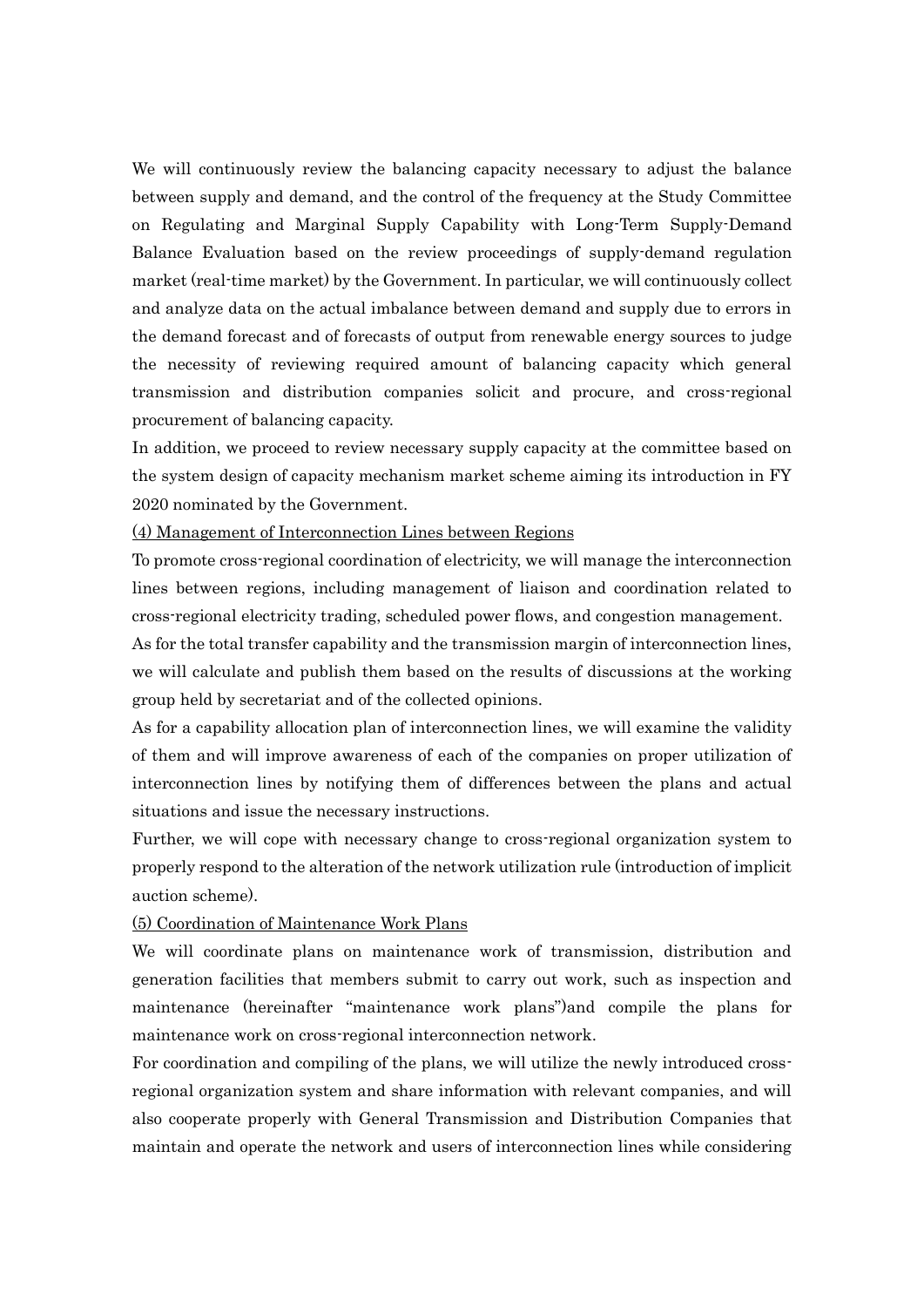the maintenance of electric facilities, security of workers, and other matters provided in the Network Codes.

Further, we will properly respond to foreseeable coordinating business increase with the third stage of electricity system change in FY 2020.

(6) Supplier Switching Support for Customers

We will operate and maintain the supplier switching support system to facilitate procedures for changes in the network service contracts between retail companies and general transmission and distribution companies.

We will hold an Officials Meeting on Operation of the Switching Support System continuously and regularly to review the points to be improved in respect of operation of the system and will publish the result of summary of the discussion at the meeting.

(7) Support for Utilizing Information Communication Technology

We will conduct necessary reviews on the standard specification for mutual data exchange among network users or with the Organization utilizing the information technology by considering the business situations of companies.

We will also review the above mentioned standard specification as needed, based on contents of The Basic Policy of Critical Information Infrastructure Protection, and will encourage actions by members by conducting activities for dissemination and enlightenment and by providing members with information about the vulnerability of the information system in respect of information leaks and damage from cyber-attacks outside the Organization in a timely manner so that members can implement proper cyber-security measures.

(8) Network Information Disclosure

In accordance with the Guidelines on Network Information Disclosure defined by the Government, we will publish information on interconnection lines between regions and nationwide supply and demand of electricity of its internet website to secure transparency of grid operation.

Further, we review improvement of the publishing function based on the alteration of network utilization rule and users' needs.

(9) Improvement of Business Quality

We will make efforts to improve the quality of business related to drawing-up of a crossregional network development plan, verification of inspection results of network access, management of interconnection lines among regions, and others through analysis of power flows conducted by ourselves with simulation analysis tool.

(10) Smooth Implementation of System Development

We will strengthen system infrastructures of the cross-regional organization system and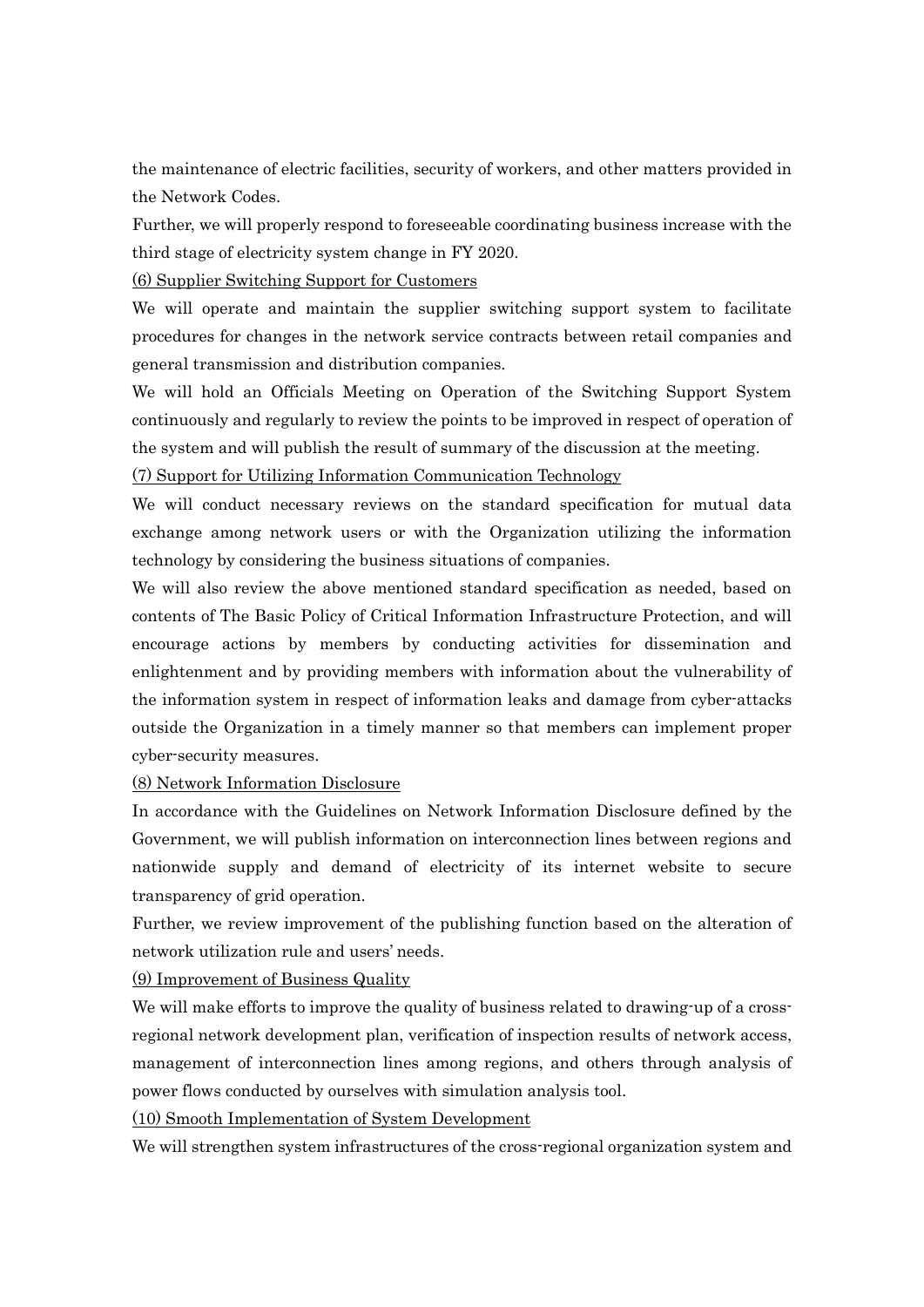the switching support system through functional evaluation under actual operational condition so as to secure their stable operations.

In addition, we will surely implement necessary system changes to respond changes of system relating electricity business or cross-regional organization system, such as beginning of negawatt trading, reviewing FIT system, and altering capability allocation rules of cross-regional interconnection lines without delay.

Furthermore, we will cope with improvement for organization structure, business process, and quality control for the development and maintenance of cross-regional organization system according to the proposal of third-party evaluation committee for the development of the cross-regional interconnection lines.

### 5. Monitoring of demand and supply situation of electricity (Item 1, Article 28-40 of the Act)

We will monitor the situations of supply and demand of electricity related to electricity business by members based on the various plans submitted by members through the cross-regional organization system and data regarding demand in each regional service area and power flow and supply capacity of interconnection lines (including situations of operation and suspension of main power plants).

For correctness of the various plans to be submitted, we will implement checking for the consistency among multiple plans and the balance between plan and actual energy (imbalance energy), and properly call for attention to the electric power companies. Particularly, we will recommend improvement to the electric power company who repeatedly submits inconsistent plans or significant clearings of imbalance energy.

### 6. Instructions to members when supply and demand situations become worse (Item 2, Article 28-40 of the Act)

To secure a stable supply even in cases of disasters and problems with the power supply, we give instructions to the members necessary for improvement of the situation of demand and supply of electricity, if demand and supply situations of the members became or might become worse.

For issuing instructions, we will respond immediately by utilizing the an-hour ahead market by members assuming security of nationwide stable supply.

Further, when the general transmission and distribution companies restrain the output of renewable energy, we will conduct post-verification whether such restrain was appropriate and publish the result.

In addition, we implement drills for cross-regional frequency controls and directive for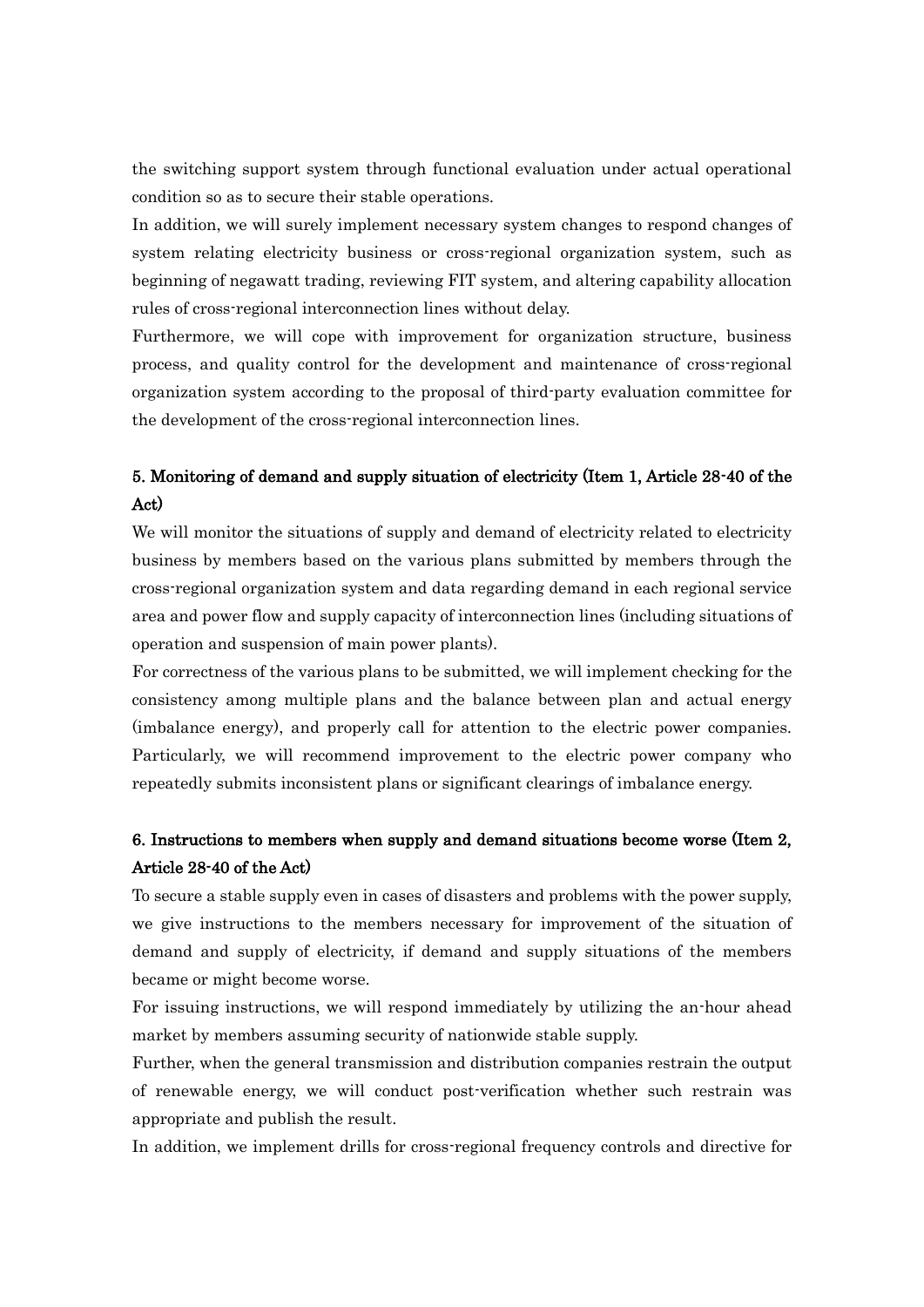insufficient balancing capacity for redundancy with general transmission and distribution companies to prepare for implementing output restrain of renewable energy at other than isolated island.

## 7. Handling of complaints or inquiries from the electricity supply companies and conflict resolution (Item 7, Article 28-40 of the Act)

(1) Handling of Complaints or Inquiries

When we receive complaints or inquiries regarding our business operation, such as transmission and distribution of electricity from electricity supply companies, we take initial steps of giving responses according to the contents of complaints or inquiries without delay.

If such complaints or inquiries are not dissolved with the initial steps and further measures are needed, we will take the necessary measures of mediation of reconciliation (mediation and arbitration) and giving instructions or warnings to electricity supply companies and will strive to settle the problems.

We also compile, investigate, and verify the contents of complaints and inquiries on a regular basis and publish to disseminate the results on its website so as to promote business improvement of members and other network users according to rules, such as Network Codes.

#### (2) Conflict Resolution

To resolve conflicts between electricity supply companies regarding the electricity transmission and distribution business, approved as a dispute resolution institution based on the Act on Promotion of Use of Alternative Dispute Resolution (Act no. 151, 2004), we mediate reconciliation (mediation and arbitration ) by establishing a conflict resolution panel comprised of academic experts and lawyers other than personnel of the Organization.

## 8. Instructions and recommendation for electricity supply companies (Item 6, Article 28- 40 of the Act)

We give instructions or make recommendations to electricity supply companies when it is necessary to secure smooth conduct of business such as transmission and distribution or stable supply of electricity according to the Operational Rules.

### 9. Ancillary business to aforementioned Item 1 to 8 (Item 9, Article 28-40 of the Act)

#### (1) Preparation and Publication of Reports

According to the Operational Rules, we compile and publish reports on the forecast and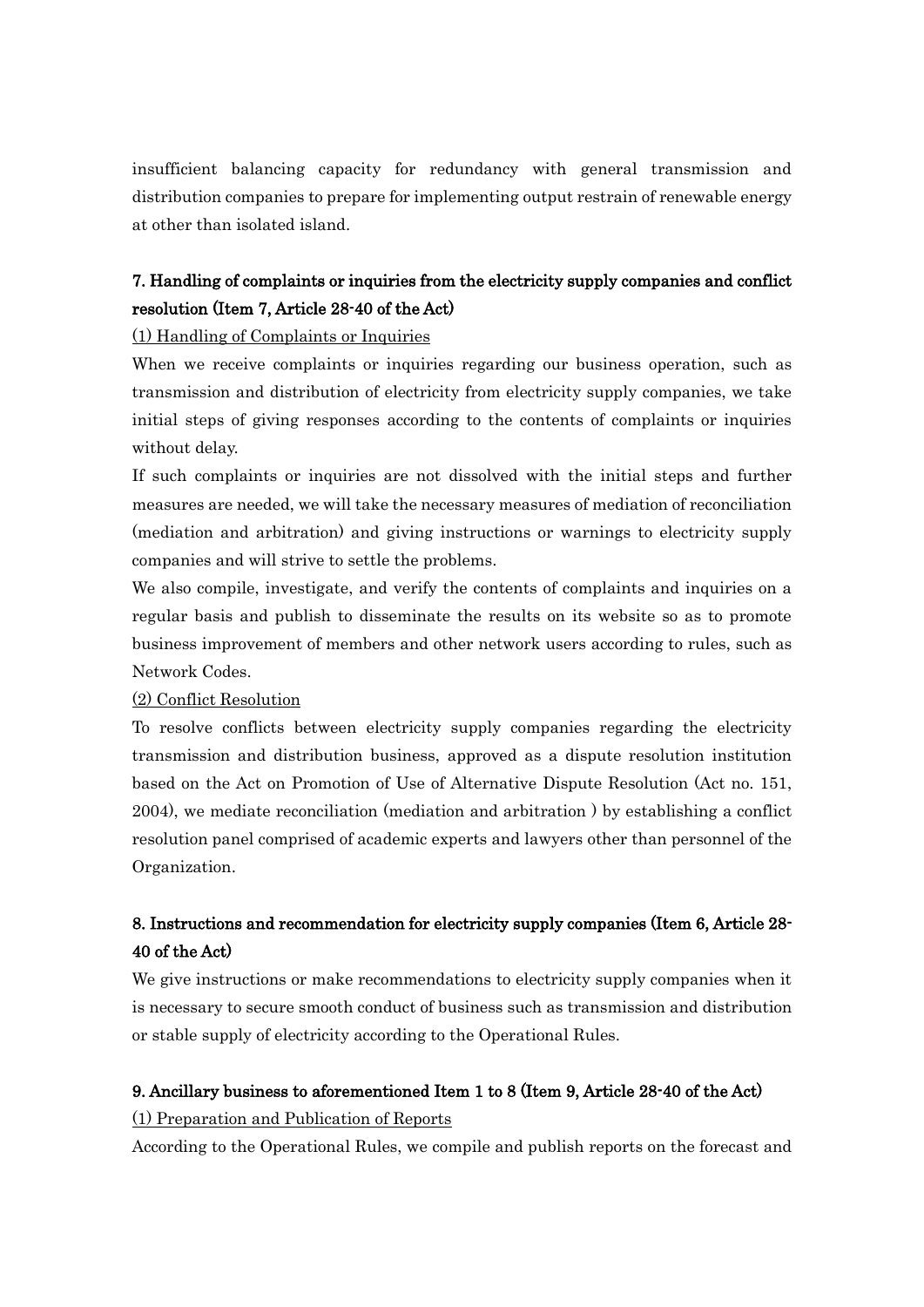agenda of the mid- and long-term demand and supply of electricity and network development (including forecasted mitigation of constraints on network interconnection with power generation facilities) based on performance up to the preceding year in respect of the demand and supply of electricity (frequency fluctuation, voltage fluctuation, supply disturbances, and risk factors of each supply area), actual network utilization, and network access.

#### (2) Investigation and Research

The Organization conducts investigations to respond to the changes of system along with three-phase reform such as capacity mechanism, investigations of matters contributing to the review of the Committee on Reserve Margin and the Cross-Regional Network Development Committee, and investigations and research on technical trends on national and international electricity business, system policy, risk analysis of demand, and supply of electricity.

### (3) Response to Disasters, etc.

In an emergency, such as when significant damages are caused to electric facilities due to major natural disasters and other equivalent reasons, we will establish an emergency contact system and structures against disasters, issue the necessary information to the Government or other relevant institutions based on an operational plan for disaster prevention as a designated public corporation based on the Basic Act on Disaster Control Measures so that the members can tackle cooperated restoration and other work, and provide emergency response training more than once a year with the cooperation of members and relevant institutions.

We will also continuously review the necessity of revision of the Business Continuity Plan (BCP) to enhance effectiveness of the plan according to the cabinet's Business Continuity Guidelines in preparation for a case where the headquarters of the Organization is damaged by disasters.

Furthermore, we will take the necessary measures based on each developed business plan as we are a designated public corporation based on Act on Special Measures Concerning Novel Influenza Virus, etc., and Act concerning the Measures for Protection of the People in Armed Attack Situations, etc.

### 10. Business necessary to accomplish aims of the Organization (Item 10, Article 28-40 of the Act)

#### (1) Public Information

To enhance the transparency of the business of the Organization and improve the convenience of business of the members and other electricity supply companies, we will